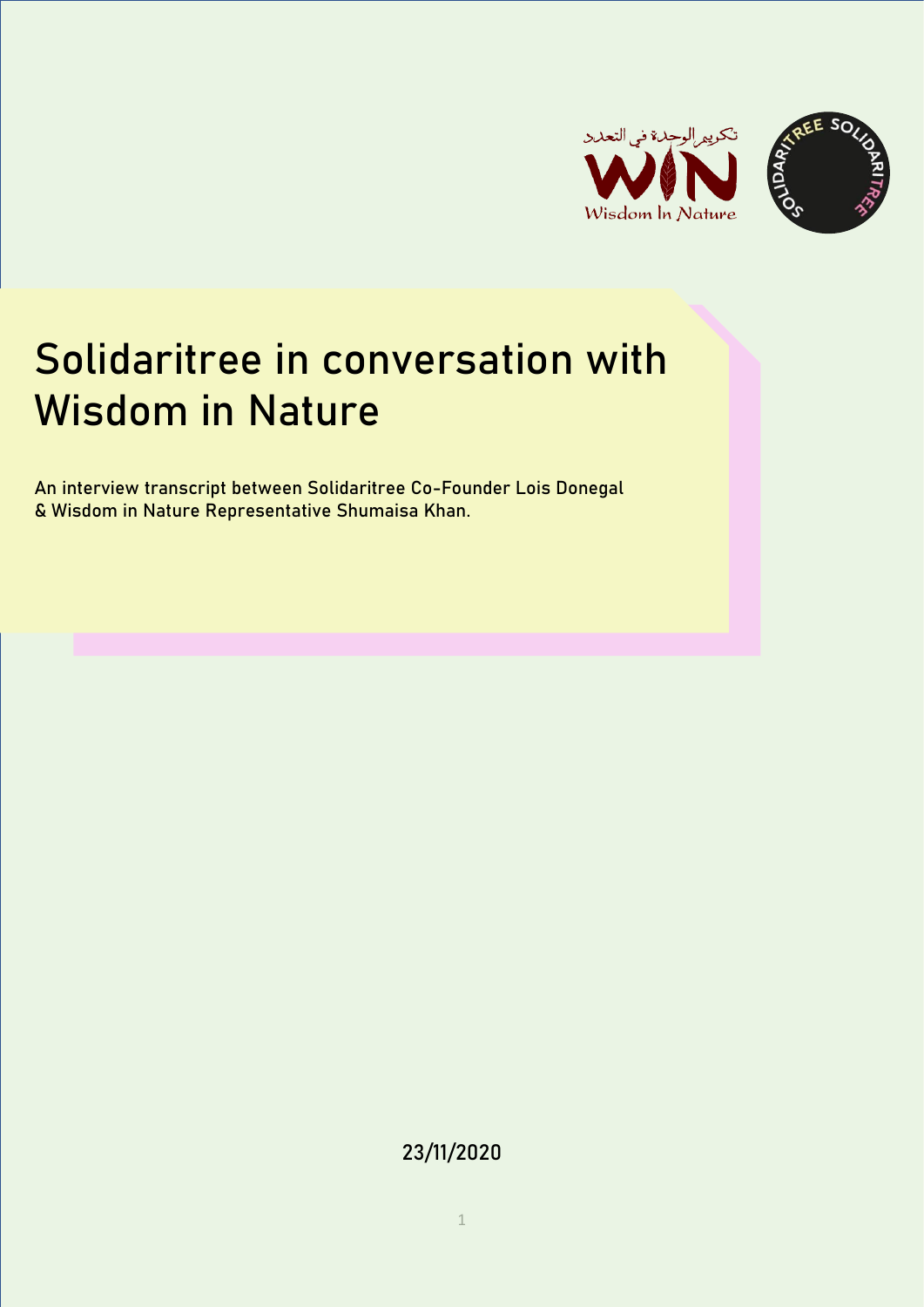### **Where to find us:**

**Wisdom In Nature** :<https://www.wisdominnature.org/> Free to contact via the website

Twitter : [@wisdominnature](https://twitter.com/wisdominnature)

**Solidaritree** : Find us on Instagram at - [@solidaritree\\_](https://www.instagram.com/solidaritree_/?hl=en) Contact us via email at solidaritree20@gmail.com

> **In conversation with - Shumaisa Khan (she/her) Representation**

Shumaisa is a representative at Wisdom in Nature (WiN).

She has served on the Permaculture Association's Research Advisory Board, studied food sovereignty and community food initiatives in London for her PhD, and has taught undergraduate students about environment and inequality at the University of Michigan School of Natural Resources and Environment and on sustainable food systems at the University of Brighton.

In keeping with her passion for healing the earth and its communities, Shumaisa facilitates workshops on permaculture and herbalism.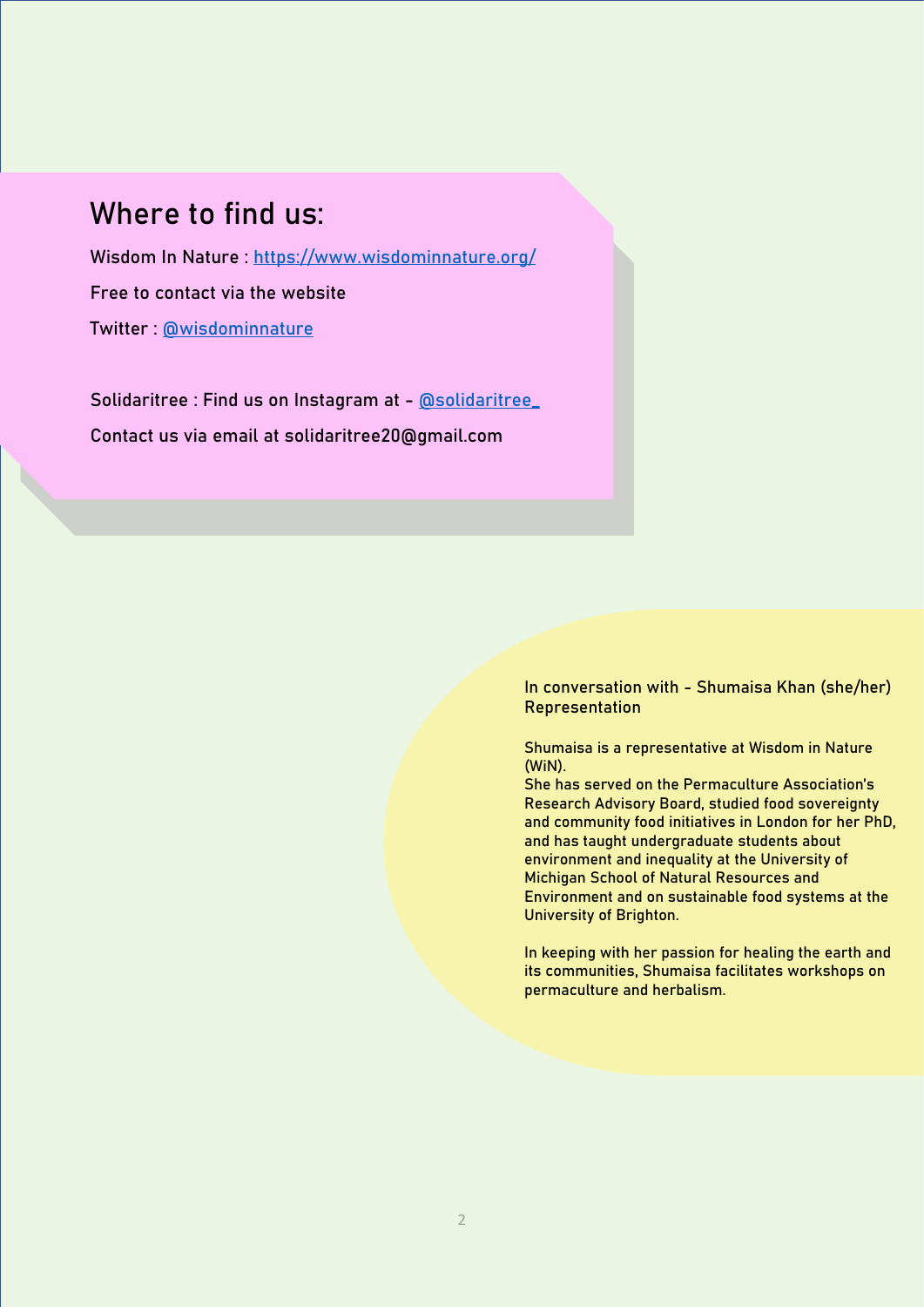## Full Transcript:

#### 1. For anyone that does not know about Wisdom in Nature, can you talk a bit about who you are and what you are currently working on?

We are an Islamic ecological and social action group; we have been running since 2004, and throughout the years we have been involved in a variety of things like campaigning and taking people in our community out into green spaces. For example, we did tree planting at a Muslim-run farm called Willowbrook Farm in its early years, that's in Oxfordshire. Organising different kinds of community events, and trainings from permaculture to facilitation and group work dislocation other organisations, such as Saint Ethelburga's Centre for Peace and Reconciliation and Friends of the Earth.

Fundamental to our group is a focus on process, on how we go about trying to make the world we want.

#### **This starts with how we relate to each other**

We use a 5-strand model to guide changemaking, which sets out moving away from degenerative ways & toward life-affirming, generative ways in each of these interconnected domains:

- Earth and Communities
- Deep Democracy
- Whole Economics
- Climate Justice
- all underpinned by Engaged Surrender (to Source, or the Divine).

More detail about this model can be found on our website: [https://www.wisdominnature.org/five](https://www.wisdominnature.org/five-strand-activism-model)[strand-activism-model](https://www.wisdominnature.org/five-strand-activism-model)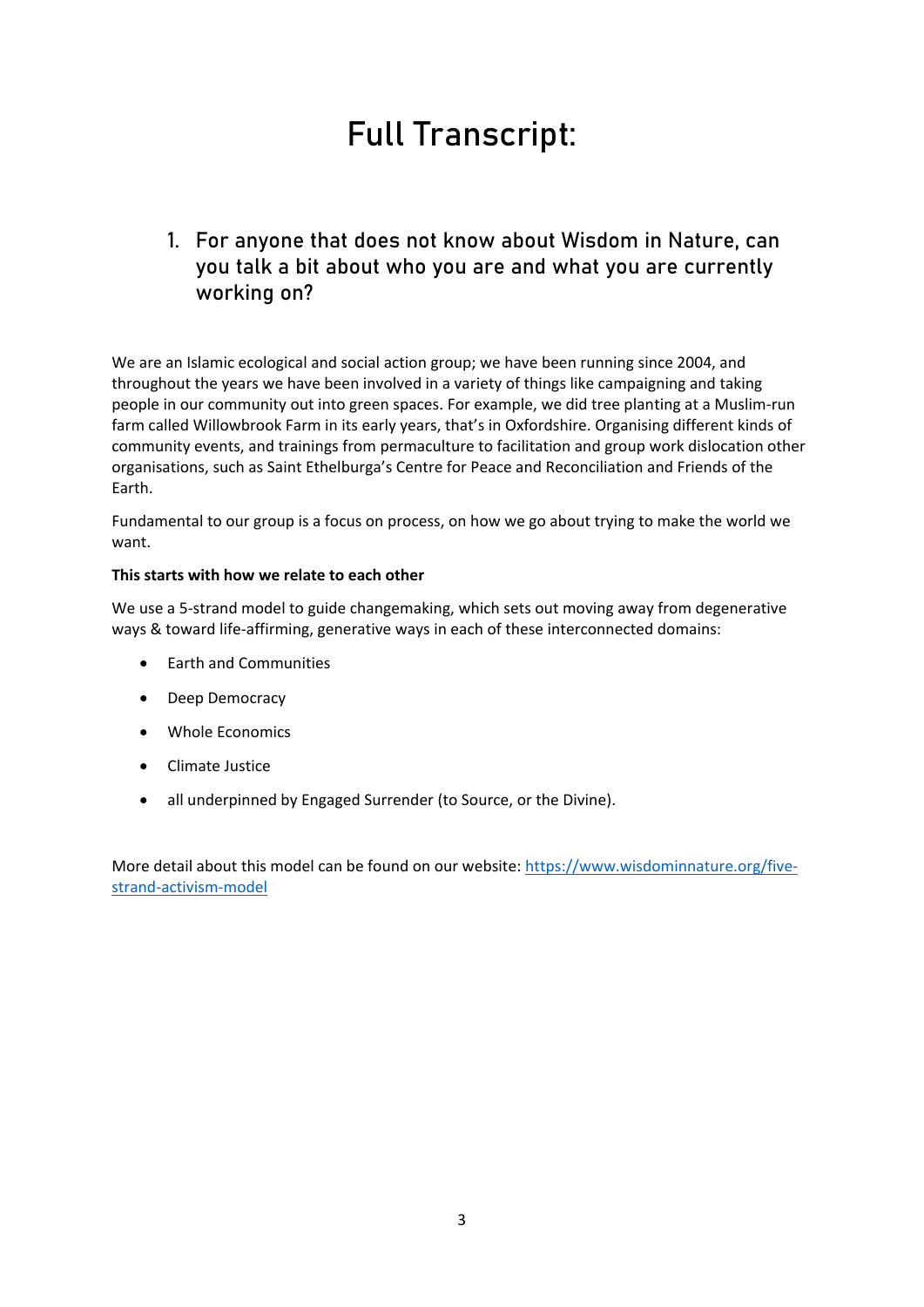#### 2. Why did you feel it is important to have this space, bringing the Muslim community together on environmental issues?

In our understanding of Islam as a group and mine personally, environment isn't separate from any other aspect of life, it's all interconnected. That's why about 10 years ago we changed our name from London Islamic Network for the Environment to Wisdom in Nature. I was involved in general secular organising around environmental justice and environmental issues, both of which are inherent to Islam. But I felt like many Muslims at that time weren't necessarily aware of the depth of ecological consciousness embedded in our faith, it felt there was a big hole in the way Islam was predominantly understood and lived. Nevertheless, there are differences in people's understanding and practices within any spiritual traditions.

I try to connect with Muslims around our traditions and cosmology, which is different from the dominant way of approaching the environment. In my view Islam has an element of animism within it: what I mean by that is the Quran and other sacred sources explicitly have references to all creations being in communities, like us. I am paraphrasing but it states that, the entire earth is a mosque where we all can worship, or the earth itself reveals all and everyone will be held accountable for what we did with our time on earth, so the natural world -which we are a part of- is sacred.

The interconnectedness is embedded in our faith in terms of economics, ecology, and communities. For example, interest -which is effectively the making of money off of money- is a serious violation of 'right' living and 'right' relationship in our faith. I think it's now more understood in the environmental movement at large, that a debt-based world unanchored to things of real value is one of the factors driving ecological and social devastation.

#### 3. Could you talk a little on the important connection between climate change and Islam, and how Muslims in the UK can engage with climate issues?

As for the connection between climate change and Islam, there are verses in the Quran about all things being created in proportion and measure; climate change impacts (in terms of the technicalities) are very literal manifestations of things violating natural laws or divine laws and a balance being breached, it says disaster will appear if people violate these laws that maintain balance and proportion.

On another level, climate change is just a manifestation of intersecting breaches of 'right relationship' - the 'right relationship' with each other and how we make a living, how we live in community and share, a severance of the cultures of reciprocity, and mutual care and support in relationship of the more than human work (plants, animals, fungi, minerals, water), the 'right relationship' between all of these things are delaminated in Islam. So really, to a large extent the way Muslims engage with climate issues comes back to how they engage with their faith, beyond how it's predominantly done, beyond doing five prayers a day and doing charity, which are all important to their faith. It is not specifically about climate change, but climate change has to do with everything. It's about relating that back to what is and has always been in the faith.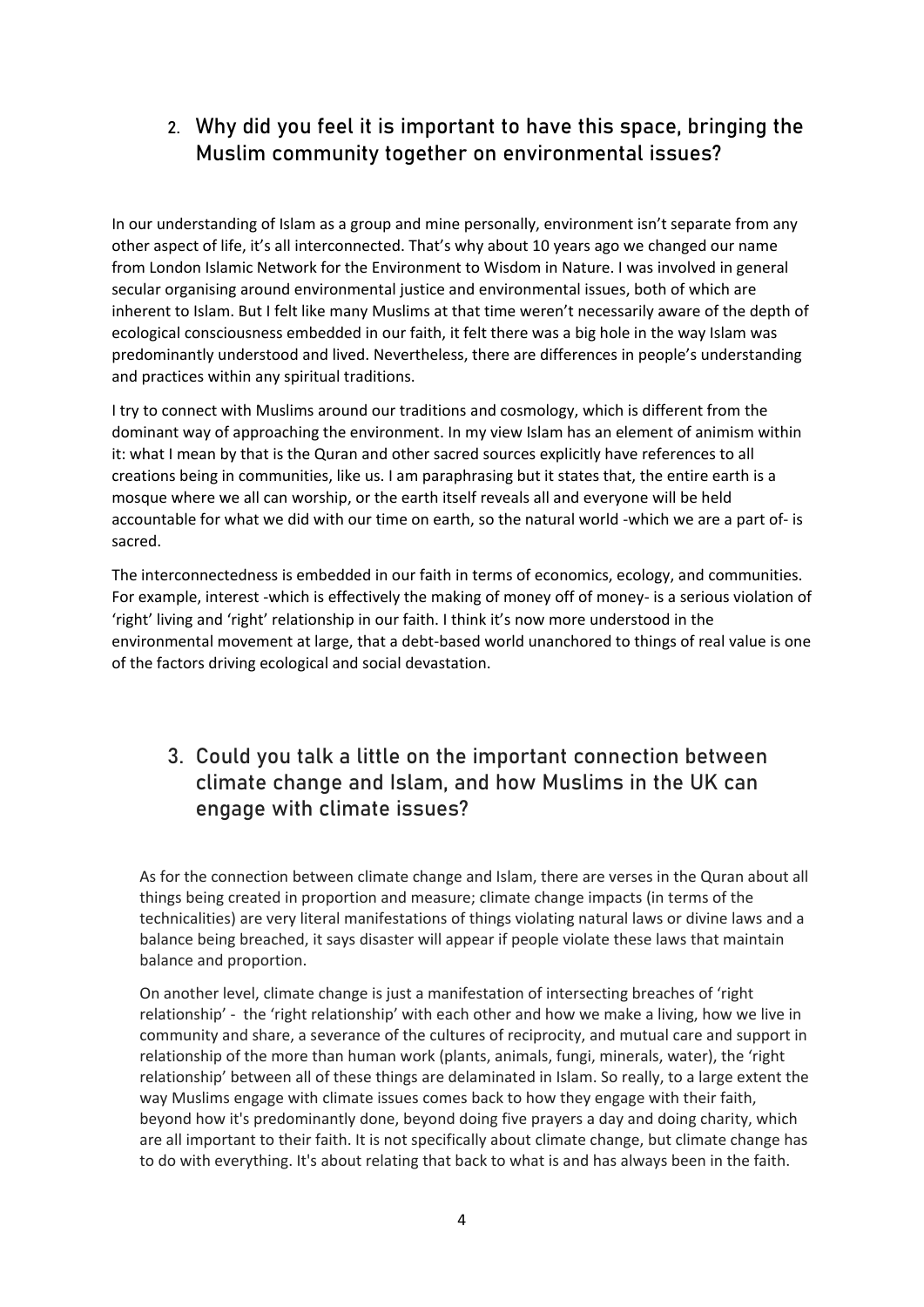Years ago, we done a photo exhibition about climate change in the Muslim world on Brick Lane where there is a Bangladeshi community, Bangladesh being just one of the many Muslim countries that are really impacted by climate change. So there are many ways to engage.

We've distilled much of the Islamic references in a booklet – Islam and Climate Change: A call to heal, which while dated in terms of the emissions figures, is a good summary of both the roots of the crisis and how to heal[: https://www.wisdominnature.org/resources/climate-change-islam](https://www.wisdominnature.org/resources/climate-change-islam)

#### 4. You talk about an interconnected/holistic approach to environmental issues, showing how intertwined the environment is with everything else. Why do you feel this approach to environmental issues is important?

In a nutshell: because interconnectedness is at the root of everything and the problems are interconnected, so the solutions are also interconnected. The more we cooperate and cultivate mutually beneficial connections, the more we get over atomization and disjointedness, [and] the greater the feedback loops of repair. Whereas if we don't acknowledge the interconnectedness and act accordingly, we can't really get out of the cycle we are in.

#### 5. Why do you think groups that focus on Black and brown communities and our connection with the environment are important?

I think we have to do things that are appropriate to our histories, our presence and way, that resonate with us, not just with regards to environment. There is vast diversity within Black and brown communities but also vast shared experience due to centuries of white privilege. As for our relationships with the environment, in many cases our relationships with the environment are laced with ancestral or current traumas that have to do with racial injustice, which is why I feel Black and brown groups that facilitate the healing of our relationship with the land and more-than-human nature are important and necessary. Take for instance, Black mutual aid organising, which goes back to slavery and through the civil rights movement to today. Environment includes housing, water quality, air quality in urban spaces, etc.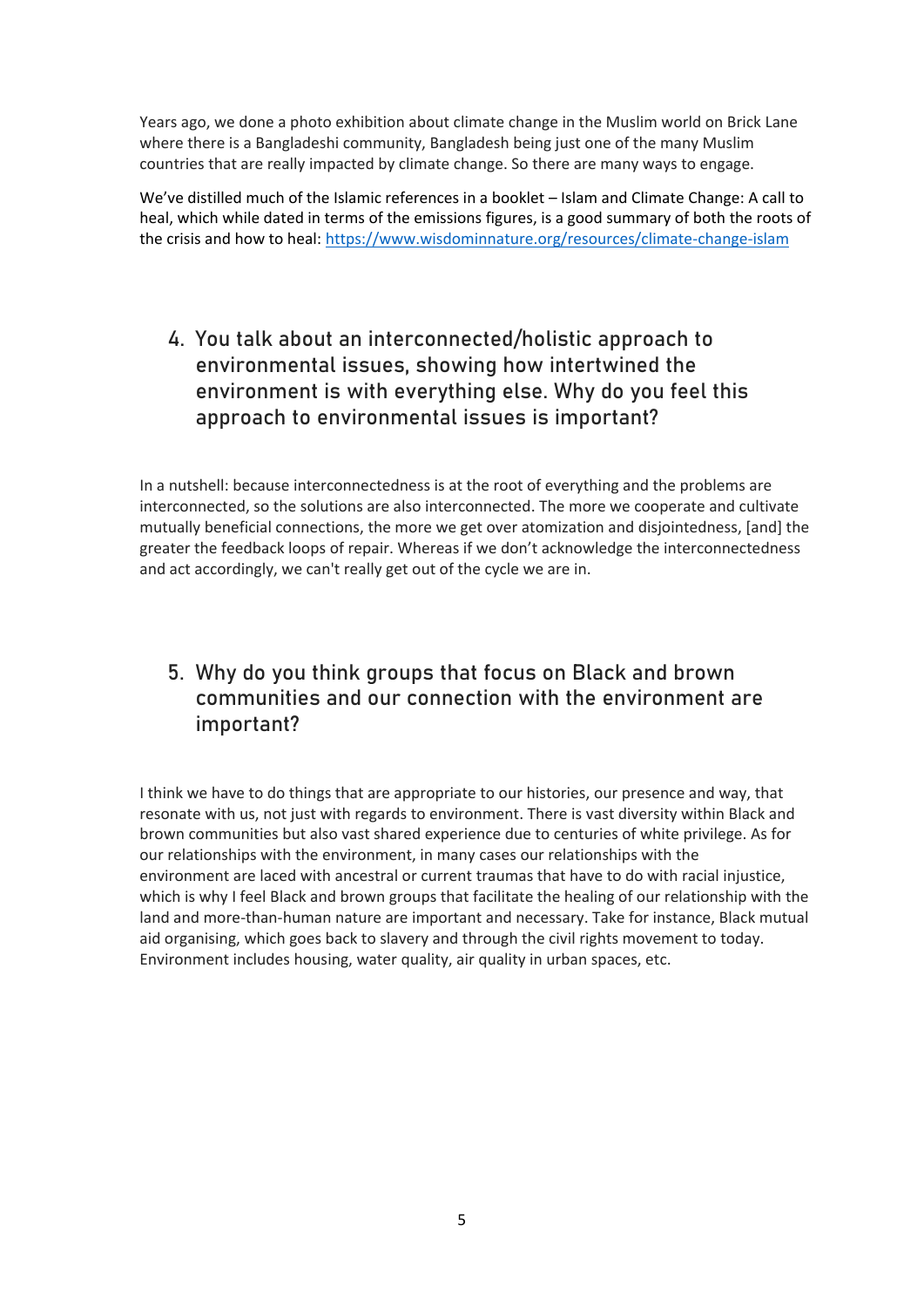#### 6. What do you feel people who have engaged with your work have gained?

They have gained connection with like-minded people from their faith which helps overcome isolation and can encourage more action. They gain a deeper understanding of their faith, gaining more awareness of power dynamics within groups, of organising, as well as gaining skills for permaculture design and application, for example.

#### 7. What more would you hope personally to achieve?

We really try to de-compartmentalise all the many things around economics, deep democracy and the spiritual underpinnings. We try to raise consciousness, among Muslims but also more broadly. In terms of tangible achievements, I dream of seeing more communities organising in this way. Whether or not we can achieve that is beyond my control, so it comes back to trusting the process.

I think it is a difficult achievement when we are drowning in the sense of urgency. To be like, "yeah, we are going to be contemplative and reflect" when you have so much coming at you, when you have issues surrounding the economy, the climate and a pandemic, to say we will focus on slowing down and reflecting can be difficult to do - but we try to stick with it.

#### 8. What change would you like to see in the environmental movement?

In movements in general and groups in general, I'd like to see more focus on process, on the means being as important as the ends we seek, and more skilfulness around embodying fierce love, embracing different perspectives and not being caught up in binaries and selfrighteousness, and reflection as a practice, focusing on quality over quantity.

Obviously, there are times you can't organise like this, when in extreme situations, but overall, I'd like to see more of that in the way we live. More awareness of appropriateness, when you need to be in that mood but not in that mood all the time. Even with things that are more urgent it can be important to just stop to think, it can actually speed things up.

In life we don't take the time to take a more spacious meeting because we are all too busy for meetings. It is like this hamster wheel of bad communication and misunderstandings. Whereas if we would've been brave enough to make more time for a more spacious conversation it could save time and emotional stress.